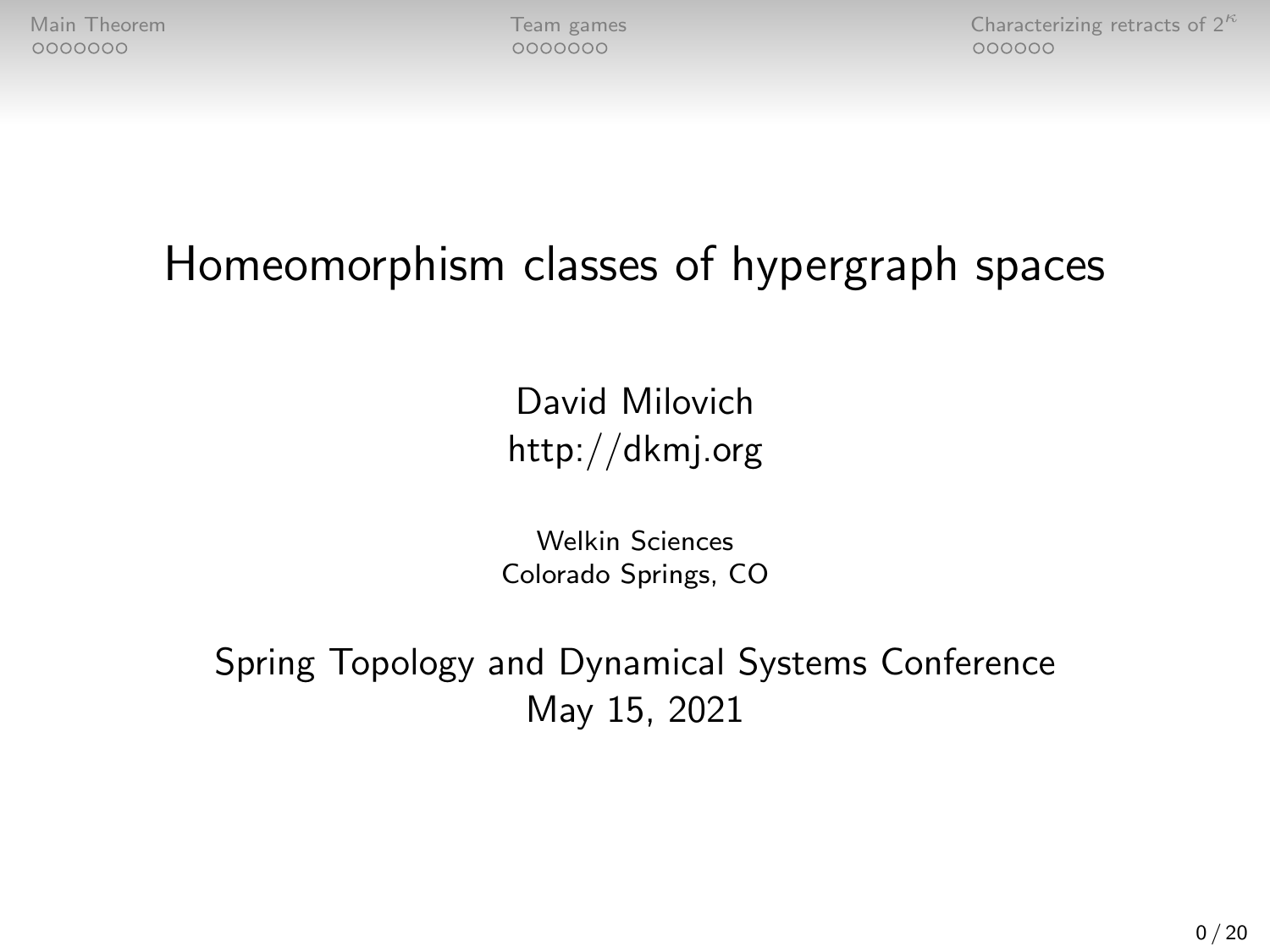<span id="page-1-0"></span>

**[Main Theorem](#page-1-0) [Team games](#page-8-0)** Team games Characterizing retracts of  $2^{\kappa}$  **Conserversity Conserversity** COOOOOO

### Table of Contents

#### [Main Theorem](#page-1-0)

[Team games](#page-8-0)

[Characterizing retracts of 2](#page-15-0)<sup>κ</sup>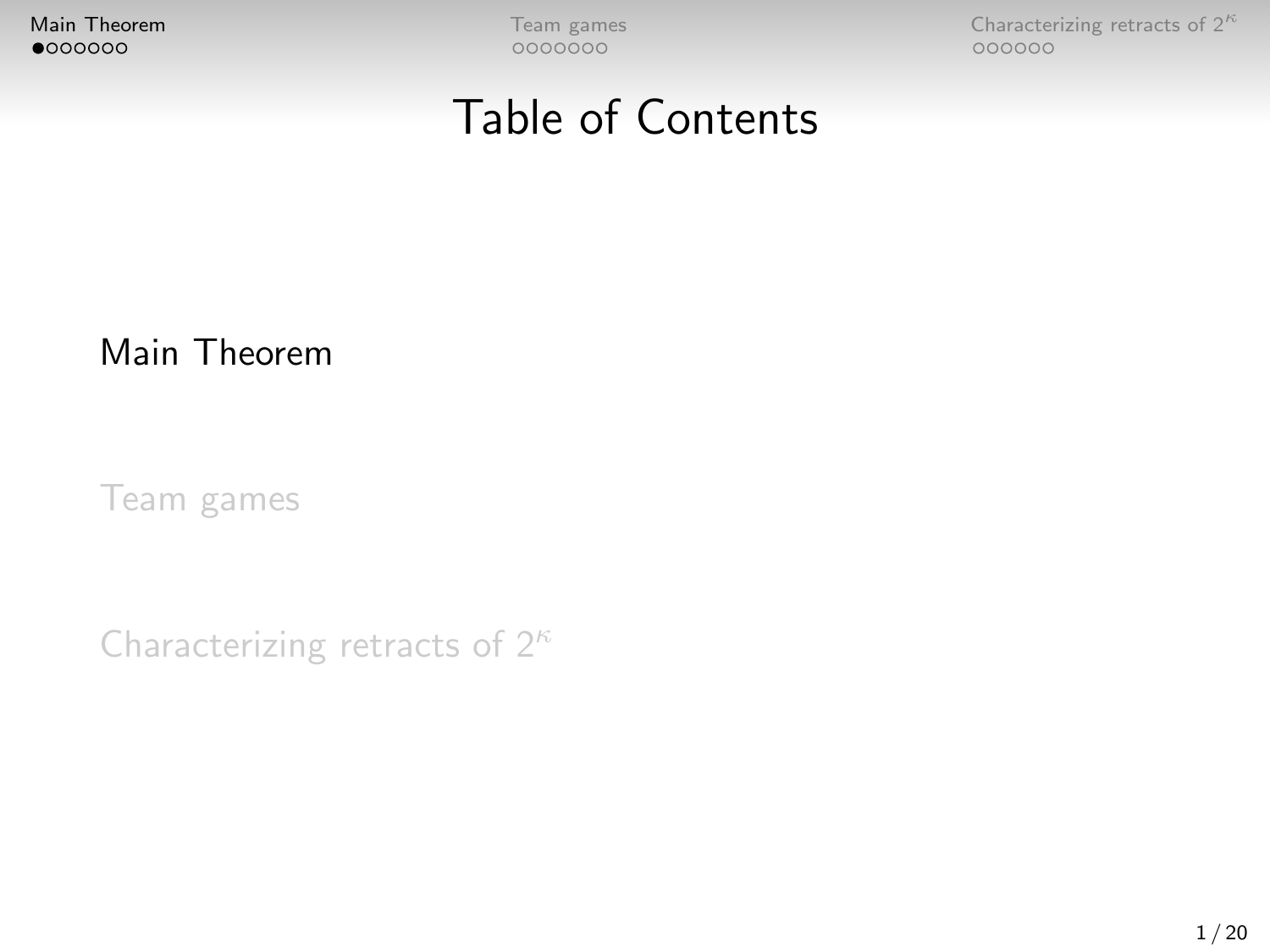**[Main Theorem](#page-1-0) [Team games](#page-8-0)** Team games [Characterizing retracts of 2](#page-15-0)<sup>K</sup>  $\sim$  25 Au 100  $\mu$  $000000$ 

### Motivation

#### Definition

The  $n$ th symmetric power SP $^n(X)$  of  $X$  is  $X^n/\sim$  where  $a\sim b$  iff  $a = b \circ \pi$  for some bijection  $\pi : n \to n$ .

#### Theorem (Ščepin)

If  $2 \leq n < \omega \leq \kappa < \omega_2$ , then  $SP^n(2^{\kappa}) \cong 2^{\kappa}$ . But if  $\kappa \geq \omega_2$  and  $2 \leq n < n'$ , then

$$
2^{\kappa} \not\cong \mathsf{SP}^n(2^{\kappa}) \not\cong \mathsf{SP}^{n'}(2^{\kappa}).
$$

S̆čepin proved this and several similar results  $\sim$ 40 years ago, all with  $\omega_2$  as the critical cardinal. Are there theorems in the same spirit with critical cardinal  $\omega_3$  or higher?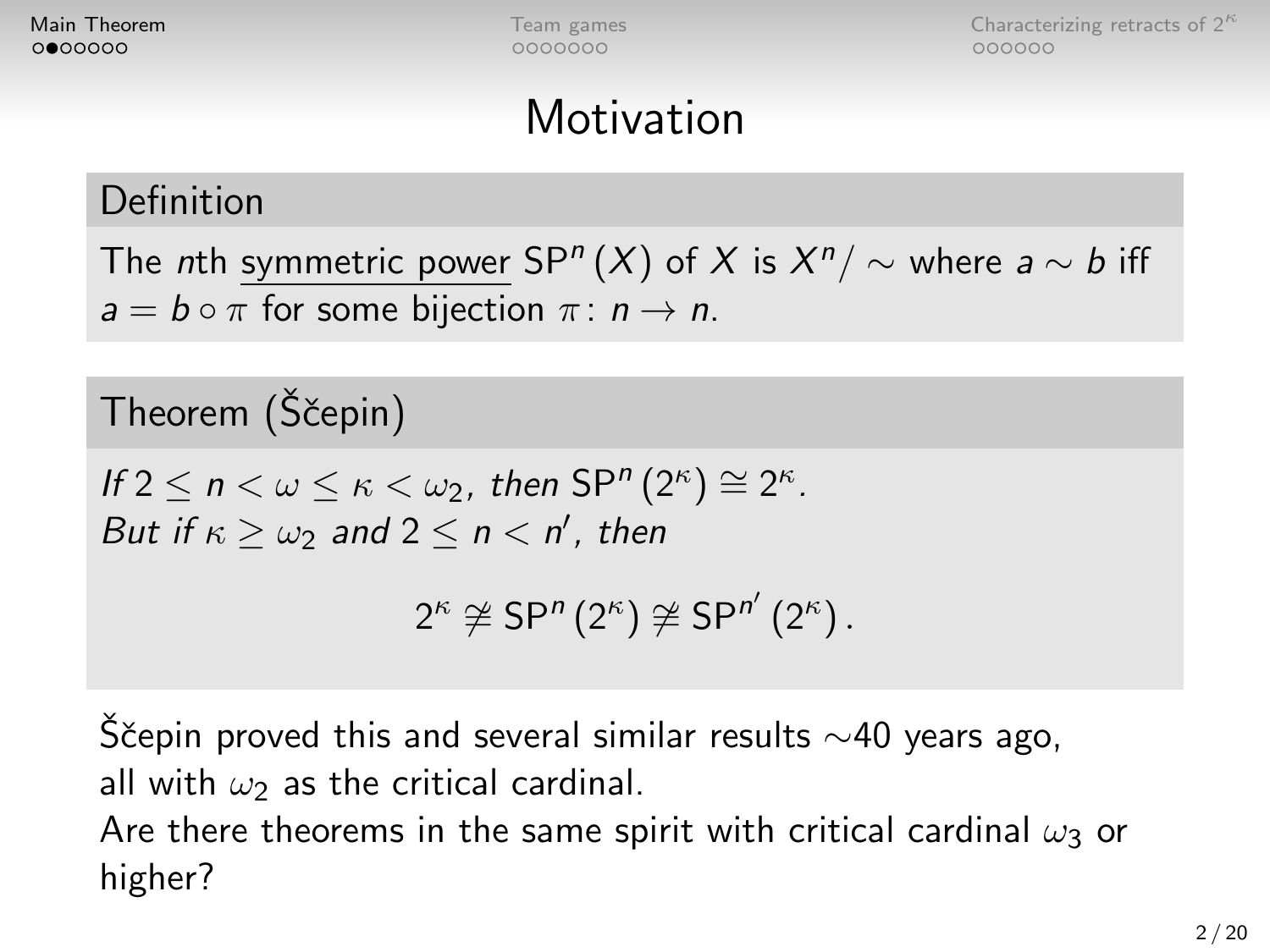0000000

**[Main Theorem](#page-1-0) Team** games **[Characterizing retracts of 2](#page-15-0)<sup>** $k$ **</sup> Characterizing retracts of 2** $k$  $000000$ 

### Hypergraph spaces

#### Definition

 $[S]^{d}$  is the set of all subsets of S with cardinality d.

#### Definition

The space of d-regular hypergraphs  $X(\kappa, d)$  on  $\kappa$  is the power set  $\mathcal{P} \big( [\kappa]^d \big)$  naturally identified with the product space  $2^{[\kappa]^d}.$ 

There's no topology here.  $X(\kappa, d) \cong 2^{\kappa}$  for  $1 \le d < \omega \le \kappa$  because  $|[\kappa]^d| = |\kappa|.$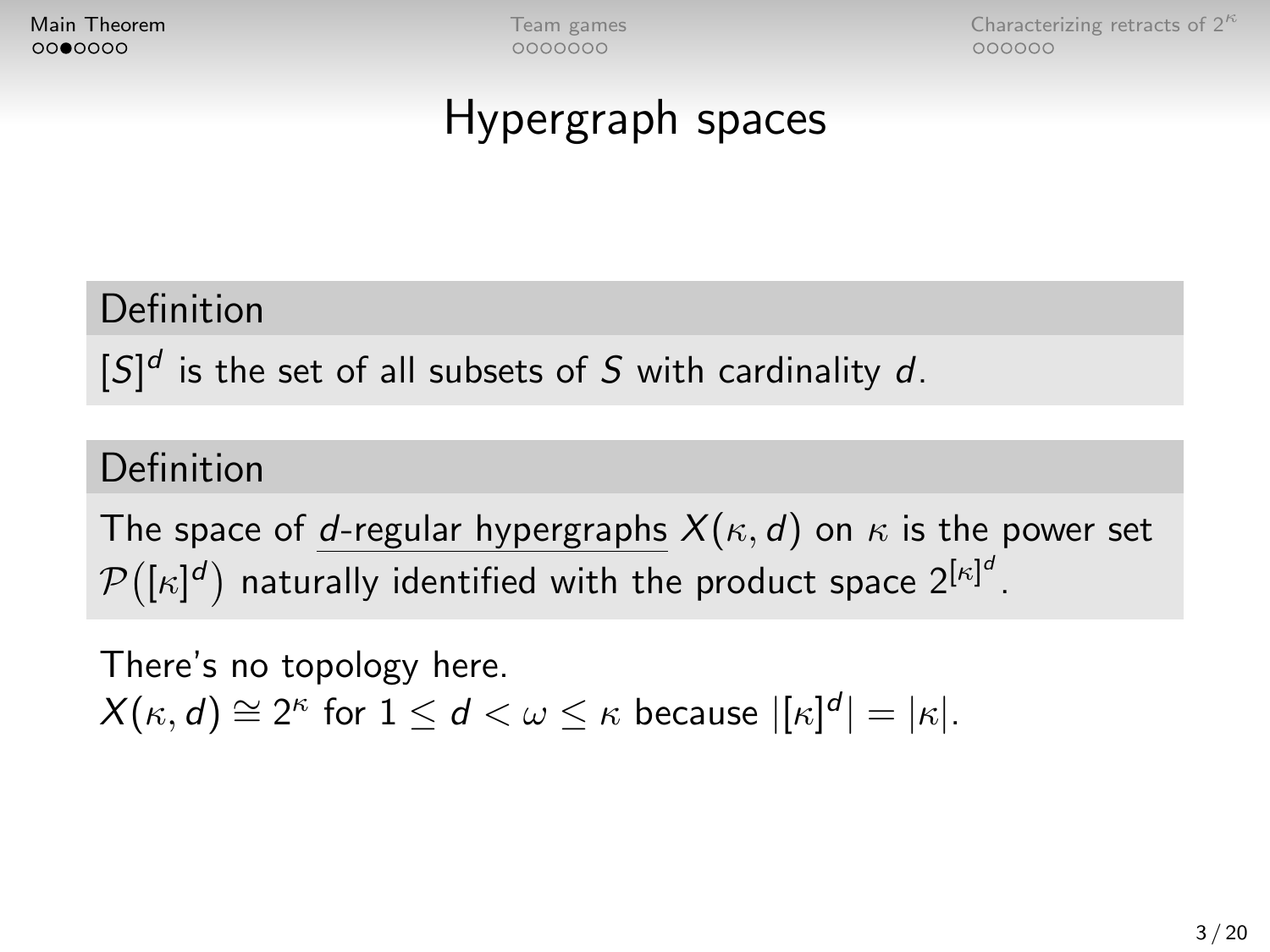0000000

**[Main Theorem](#page-1-0) [Team games](#page-8-0)** Team games [Characterizing retracts of 2](#page-15-0)<sup>K</sup>  $\sim$  25 Au 100  $\mu$  $000000$ 

# More interesting hypergraph spaces

Definition

Say that  $\Gamma \subset [\kappa]^d$  has no *n*-cliques if  $[\sigma]^d \not\subset \Gamma$  for all  $\sigma \in [\kappa]^n.$ 

(The only nontrivial case is  $d < n < \kappa$ .) For example, a graph  $\Gamma \subset [\kappa]^2$  is triangle-free iff it has no 3-cliques.

#### Definition

Let  $X(\kappa, d, n)$  be the subspace of  $X(\kappa, d)$  consisting of all  $\Gamma \subset [\kappa]^d$  that have no *n*-cliques.

 $X(\kappa, d, n)$  is compact Hausdorff if  $d, n < \omega$ . Topologically, the only nontrivial subcase of that is

 $2 \leq d \leq n \leq \omega \leq \omega_1 \leq \kappa$ .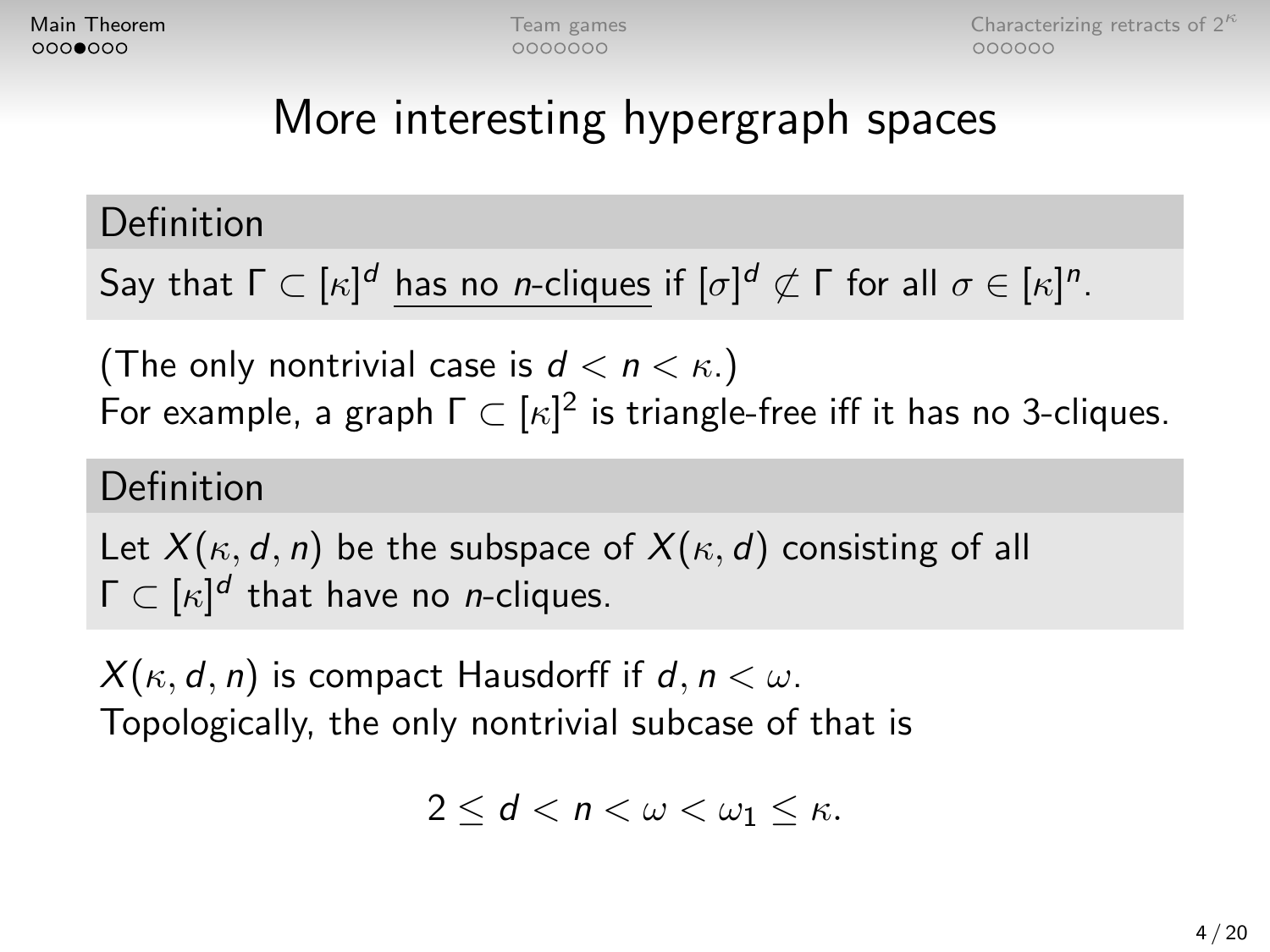**[Main Theorem](#page-1-0) [Team games](#page-8-0)** Team games [Characterizing retracts of 2](#page-15-0)<sup>K</sup>  $\sim$  25 Au 100  $\mu$  $000000$ 

# A classification problem

#### Definition (repeated)

 $\mathcal{X}(\kappa,d,n)$  is the space of all  $\mathsf{\Gamma} \subset [\kappa]^d$  without *n*-cliques (copies of  $[n]^{d}$ ).

#### Problem

Assume 2  $\leq$  d  $<$  n  $<$   $\omega$  and 2  $\leq$  d'  $<$  n'  $<$   $\omega$ . When are  $X(\kappa, d, n)$  and  $X(\kappa, d', n')$  homeomorphic?

The answer is not obvious. In particular, by a  $\Delta$ -system argument:

- Both  $X(\kappa, d, n)$  and  $X(\kappa, d', n')$  are ccc and
- both have every regular uncountable  $\lambda$  as a caliber.

#### Definition

 $\lambda$  is a caliber of a space if every  $\lambda$ -sequence of nonempty open sets has a  $\lambda$ -long subsequence that contains a common point.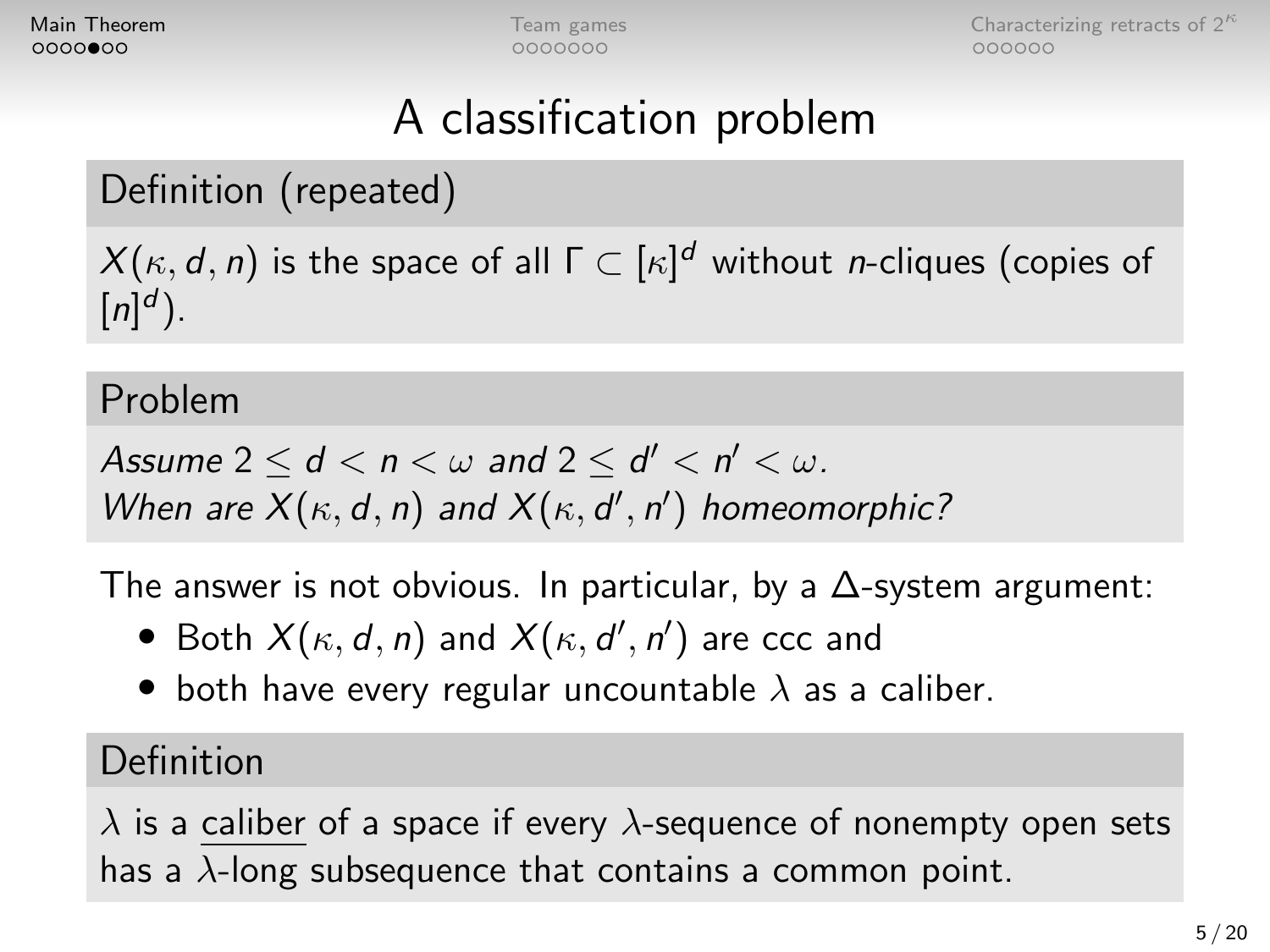**[Main Theorem](#page-1-0)** [Team games](#page-8-0) Team games Characterizing retracts of  $2^k$ <br>**OOOOOOO** CHARACTERIZING RETRACTS OCCUPATION CONTROL CONTROL CONTROL CONTROLLERIZING RETRACTS OF 2K  $000000$ 

# Main Theorem

#### Definition (repeated)

 $\mathcal{X}(\kappa,d,n)$  is the space of all  $\mathsf{\Gamma} \subset [\kappa]^d$  without *n*-cliques.

#### Theorem

Assume 2  $\leq$  d  $<$  n  $<$   $\omega$  and 2  $\leq$  d'  $<$  n'  $<$   $\omega$ . If  $\omega \leq \kappa < \omega_{\bm d}, \omega_{\bm d'}$ , then

$$
2^{\kappa} \cong X(\kappa, d, n) \cong X(\kappa, d', n').
$$

But if  $\kappa \geq \omega_d$  and  $d < d'$ , then

$$
2^{\kappa} \ncong X(\kappa, d, n) \ncong X(\kappa, d', n').
$$

Open problem: is  $X(\omega_2, 2, 3) \cong X(\omega_2, 2, 4)$ ?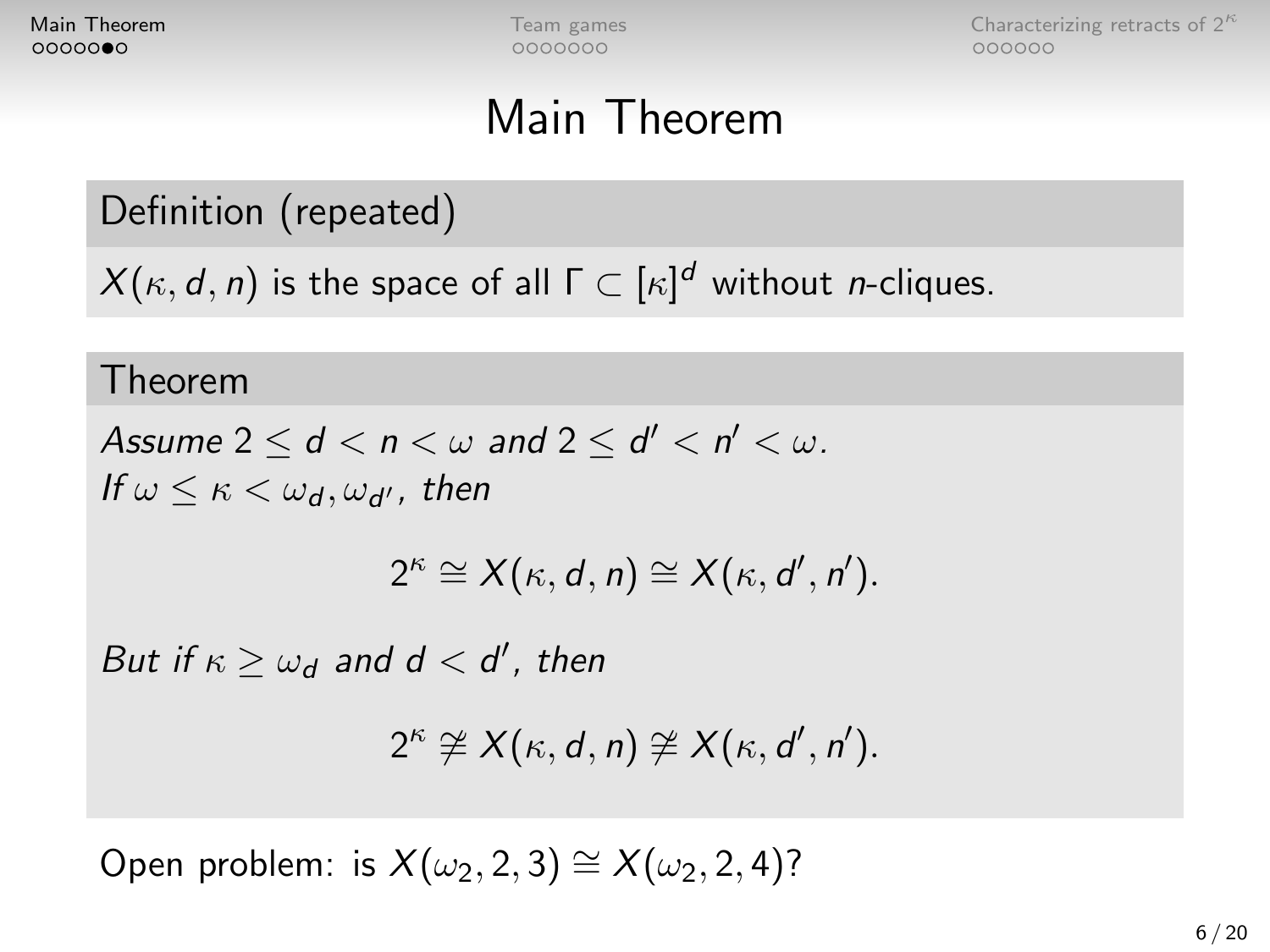**[Main Theorem](#page-1-0) [Team games](#page-8-0)** Team games [Characterizing retracts of 2](#page-15-0)<sup>K</sup>  $\sim$  25 Au 100  $\mu$  $000000$ 

### Broader questions

If " $X(\omega_2, 2, 3) \cong X(\omega_2, 2, 4)$ ?" sounds interesting to you...

#### Definition

Given a family F of finite d-uniform hypergraphs, let  $X(\kappa, d, F)$ be the set of all  $\mathsf{\Gamma} \subset [\kappa]^d$  without an induced sub-hypergraph in  $\mathcal{F}.$ 

#### Question

Given  $d, d', F, F'$ , what is the least  $\kappa$ , if any, for which  $X(\kappa, d, \mathcal{F}) \ncong X(\kappa, d', \mathcal{F}')$ ?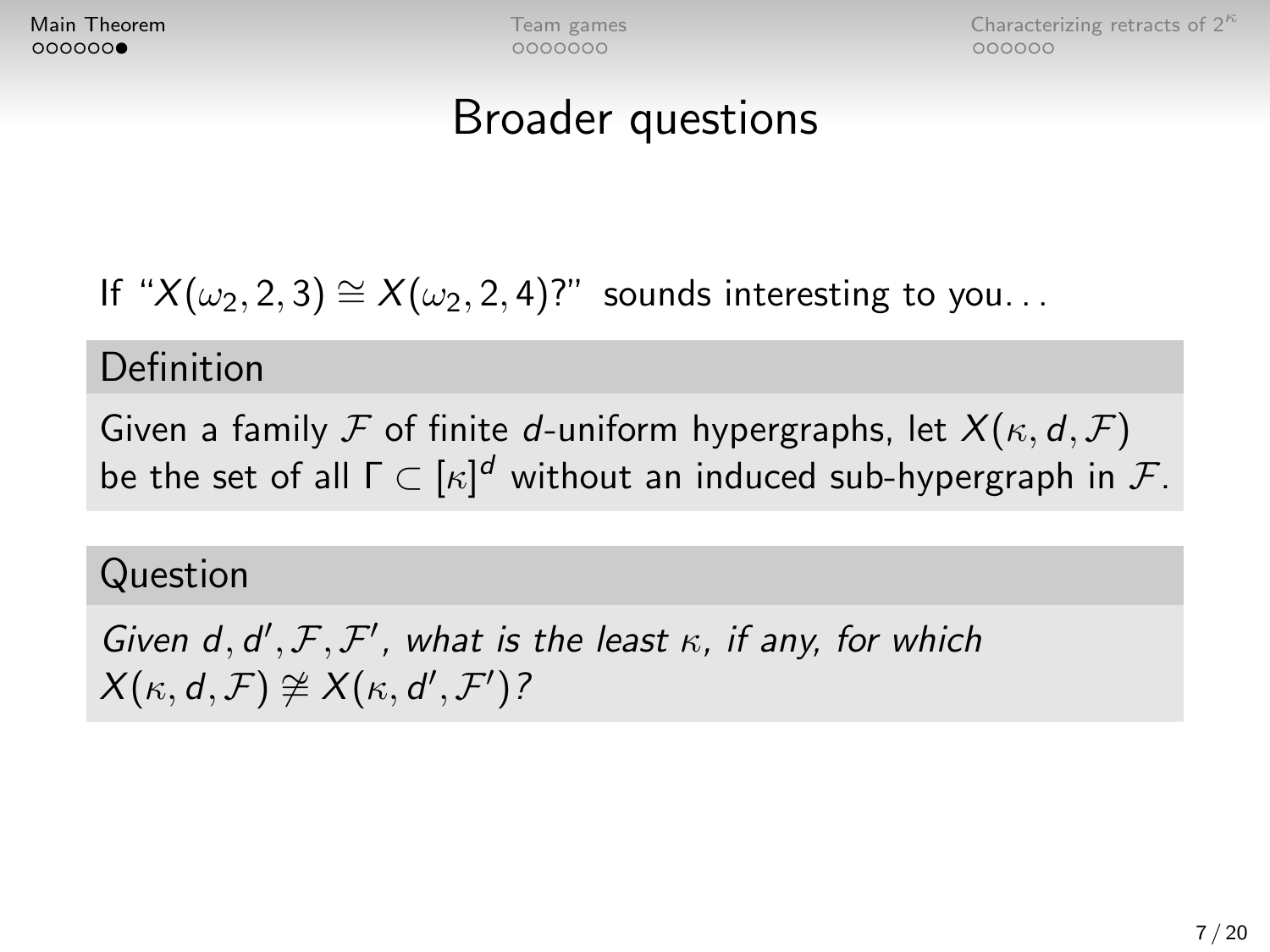<span id="page-8-0"></span>

[Main Theorem](#page-1-0)  $\begin{array}{ccc}\n\textbf{Team games} \\
\textbf{O00000} \\
\textbf{O00000}\n\end{array}$  $\begin{array}{ccc}\n\textbf{Team games} \\
\textbf{O00000} \\
\textbf{O00000}\n\end{array}$  $\begin{array}{ccc}\n\textbf{Team games} \\
\textbf{O00000} \\
\textbf{O00000}\n\end{array}$  Characterizing retracts of  $2^{\kappa}$ 

### Table of Contents

[Main Theorem](#page-1-0)

[Team games](#page-8-0)

[Characterizing retracts of 2](#page-15-0)<sup>κ</sup>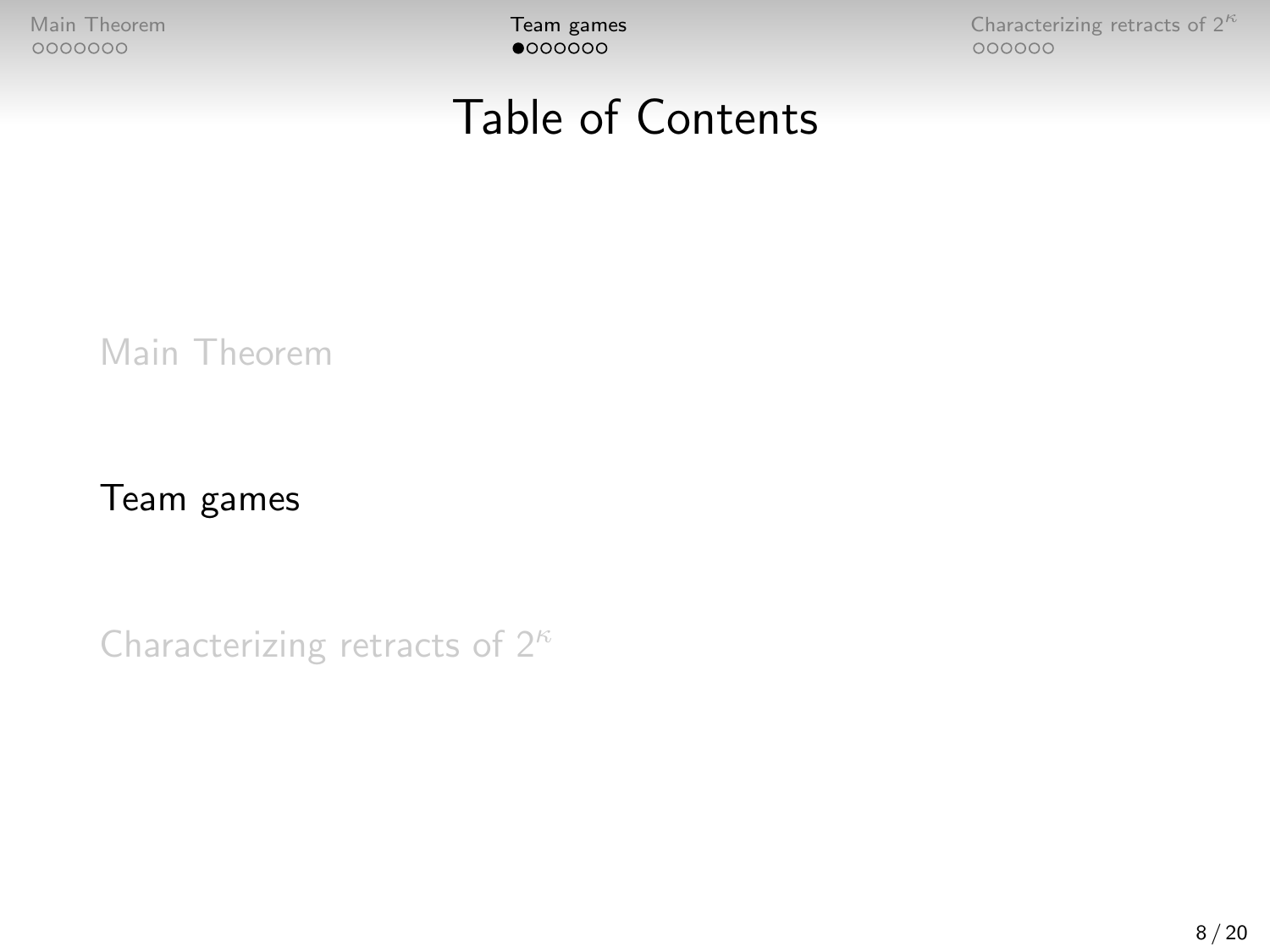[Main Theorem](#page-1-0) **[Team games](#page-8-0)**  $\qquad \qquad$  [Characterizing retracts of 2](#page-15-0)<sup>k</sup>  $000000$ 

### Team games

Suppose G is a game where I and II take turns playing sequences of fixed length  $\tau$ .

 $1 \quad p_0^0, \ldots, p_{\tau-1}^0 \qquad \qquad p_0^1, \ldots, p_{\tau-1}^1 \qquad \qquad \cdots$  $q_0^0,\ldots,q_{\tau-1}^0\qquad \qquad q_0^1,\ldots,q_{\tau-1}^1\quad\cdots$ 

- Call I a team of size  $\tau$ .
- Call  $(p_i^0, p_i^1, p_i^2, ...)$  the plays of <u>player</u> I<sub>i</sub>.
- Call a strategy  $\sigma$  for team II <u>uncoordinated</u> if each  $q_i^n$  played according to  $\sigma$  depends only on  $p_j^m$  for  $m < n$ .
- $\bullet$  In other words, each player  $\text{II}_i$  following an uncoordinated strategy for  $\text{II}$  ignores  $\text{I}_j$  and  $\text{II}_j$  for  $j\neq i.$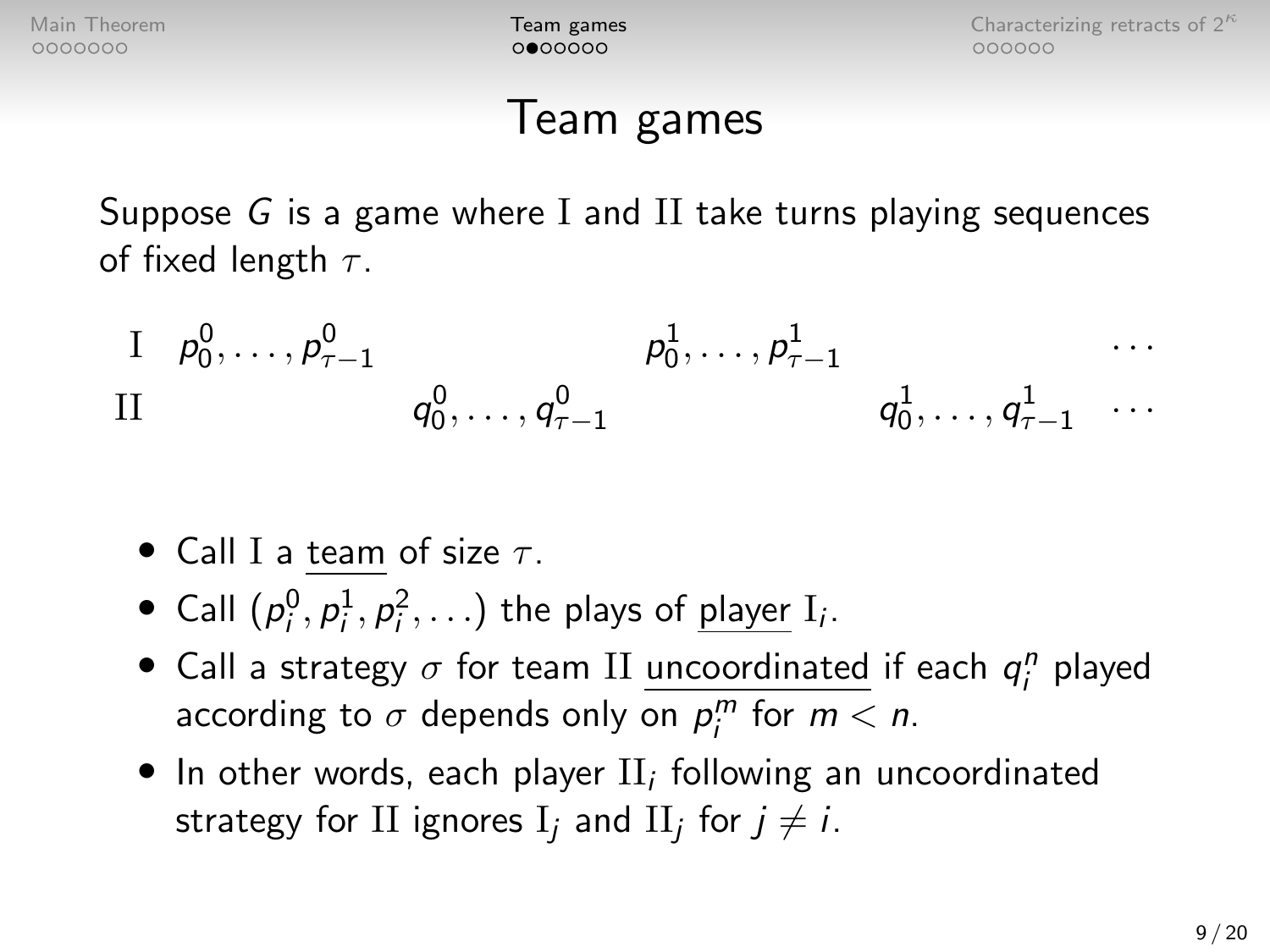$0000000$ 

[Main Theorem](#page-1-0) **[Team games](#page-8-0) Theorem Team games** [Characterizing retracts of 2](#page-15-0)<sup>K</sup>  $000000$ 

# The club game for teams

- The club game Club<sub>τ</sub>  $(S, \mathcal{E})$  for finite team size  $\tau$ :
	- Let S be a set S and  $\mathcal{E} \subset [S]^{\omega}$ .
	- I and II play  $\tau$ -sequences of elements of S for  $\omega$  rounds.

$$
\begin{array}{ccc}\nI & (p_i^0)_{i < \tau} & (p_i^1)_{i < \tau} & \cdots \\
II & (q_i^0)_{i < \tau} & (q_i^1)_{i < \tau} & \cdots\n\end{array}
$$

- II wins iff  $\bigcup_{i<\tau}\bigcup_{\alpha<\omega}\{p_i^{\alpha},q_i^{\alpha}\}\in \mathcal{E}$ .
- II has a winning strategy iff  $\mathcal E$  contains a club subset of  $[S]^{\omega}$ .
- II has an uncoordinated winning strategy iff there is a club  $\mathcal{C}\subset [S]^\omega$  such that  $\bigcup_{i<\tau}A_i\in \mathcal{E}$  for all  $A_0,\ldots,A_{\tau-1}\in \mathcal{C}.$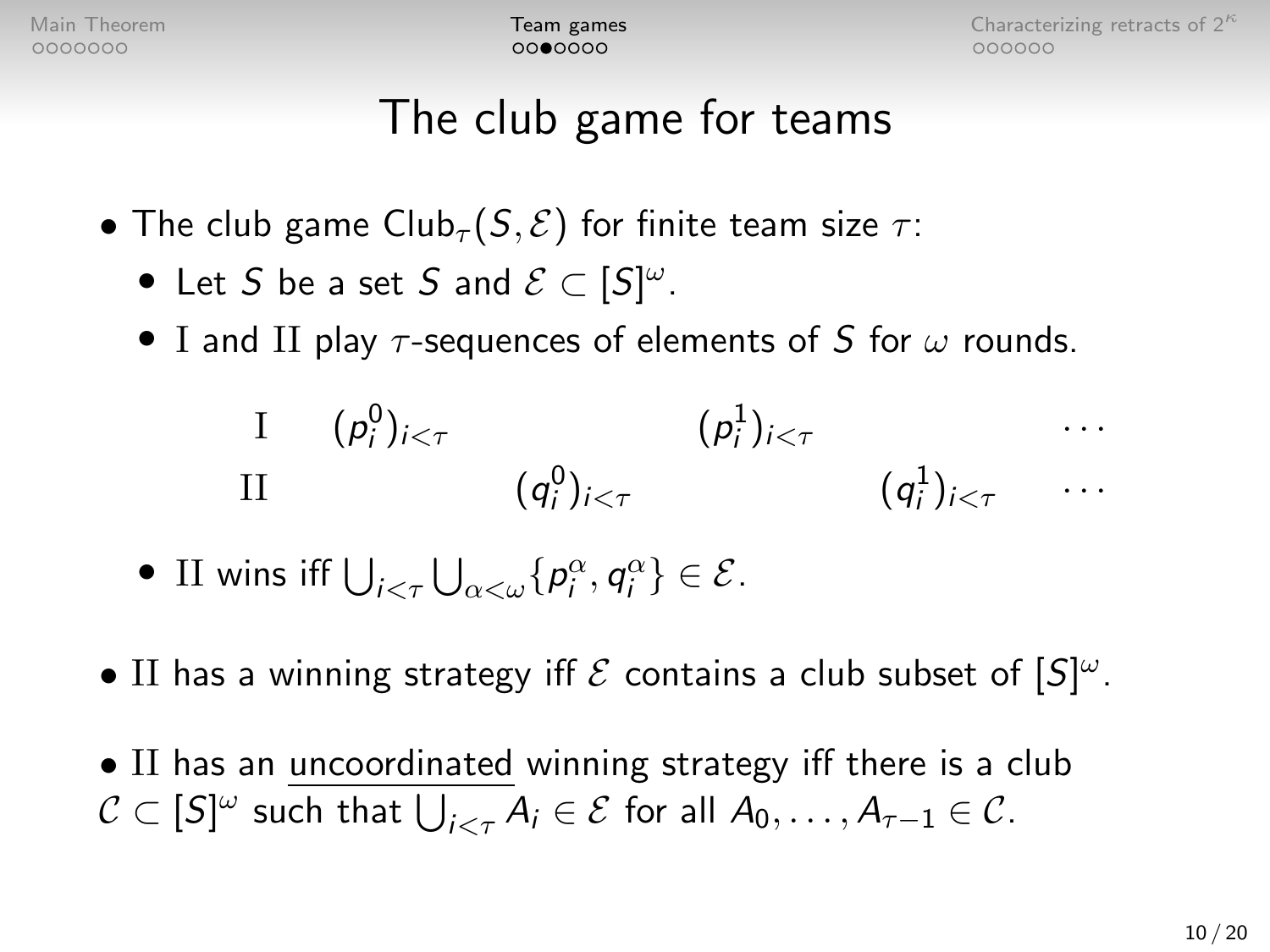# A game separating  $X(\kappa, d, n)$  and  $X(\kappa, d', n')$

### Definition

- $C(X)$  is the set of all continuous  $f: X \to \mathbb{R}$ .
- For each  $K \subset C(X)$ , define the quotient space  $X/K$  by  $a/K = b/K$  iff  $f(a) = f(b)$  for all  $f \in K$ .
- Let  $\mathcal{Q}(X)$  be the set of  $K \in [C(X)]^{\omega}$  for which  $a \mapsto a/K$  is an open map from  $X$  to  $X/K$ .
- Let  $G_\tau(X) = Club_\tau(C(X), Q(X))$ .

#### Theorem

Assume 2  $\leq$  d  $<$  n  $<$   $\omega$  and 2  $\leq$  d'  $<$  n'  $<$   $\omega$ .

- If  $\omega \leq \kappa$  and  $\tau <$  d', then II has an uncoordinated winning strategy for  $G_{\tau}(X(\kappa, d', n')).$
- If  $\omega_d \leq \kappa$ , then II does not have an uncoordinated winning strategy for  $G_d(X(\kappa, d, n))$ .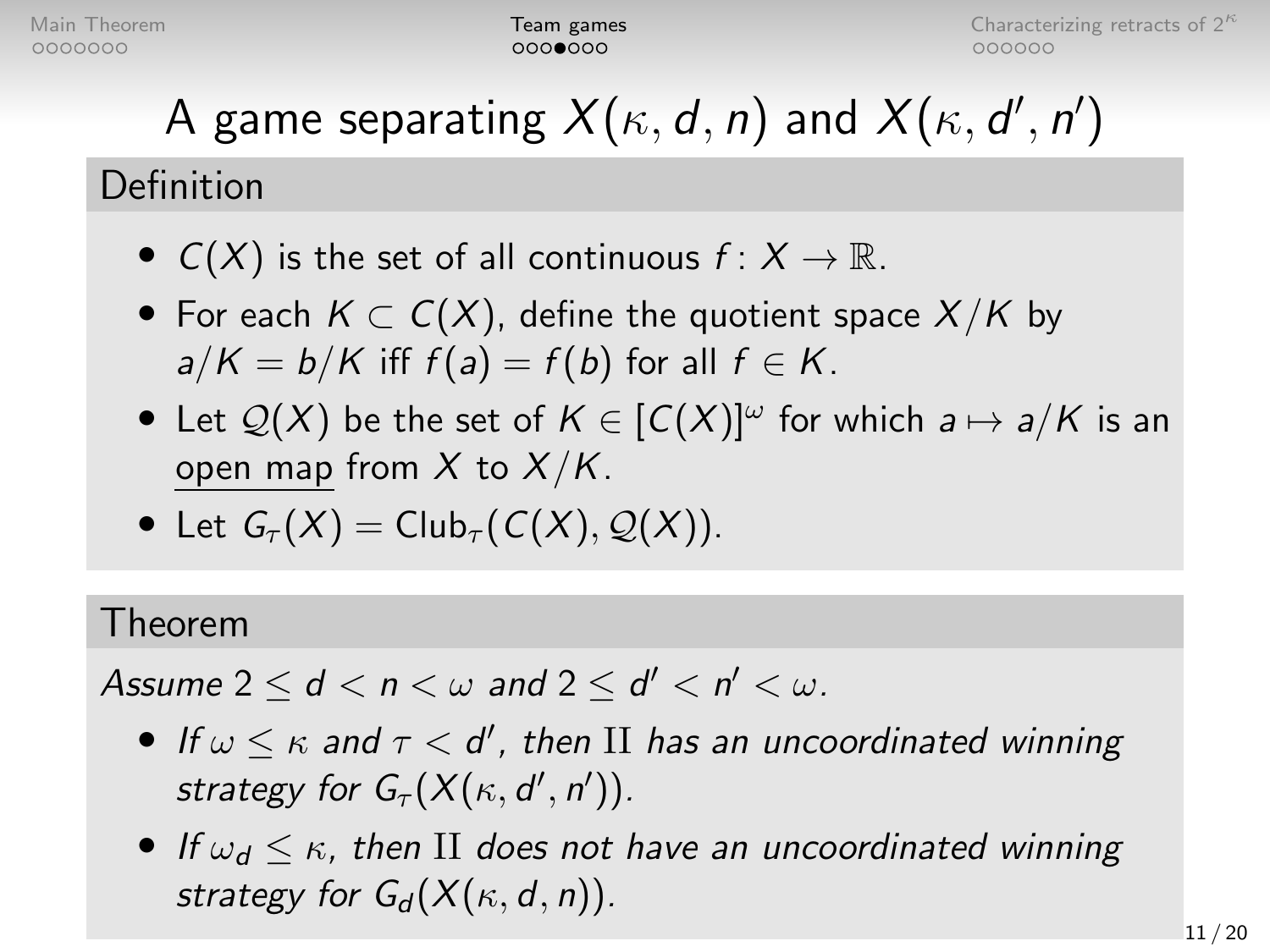# A combinatorial reason for  $\omega_d$  to be critical

### Theorem (repeated)

If  $2 \le d < n < \omega$  and  $\omega_d \le \kappa$ , then II does not have an uncoordinated winning strategy for  $G_d(X(\kappa, d, n))$ .

#### Definition

A set  ${\mathcal I}$  is independent if  $\bigcap {\mathcal A} \not\subset \bigcup {\mathcal B}$  for all disjoint finite  $A, B \subset \mathcal{I}$ .

#### Lemma

Assume  $2 \le d < \omega$ . The following are equivalent.

- $\kappa > \omega_d$
- For every club  $\mathcal{E} \subset [\kappa]^{\omega}$ , some  $\mathcal{S} \in [\mathcal{E}]^d$  is independent.

To defeat an uncoordinated strategy  $\zeta$  for II in  $G_d(X(\kappa, d, n))$ , I use d independent " $\zeta$ -closed" subsets of  $C(X)$ .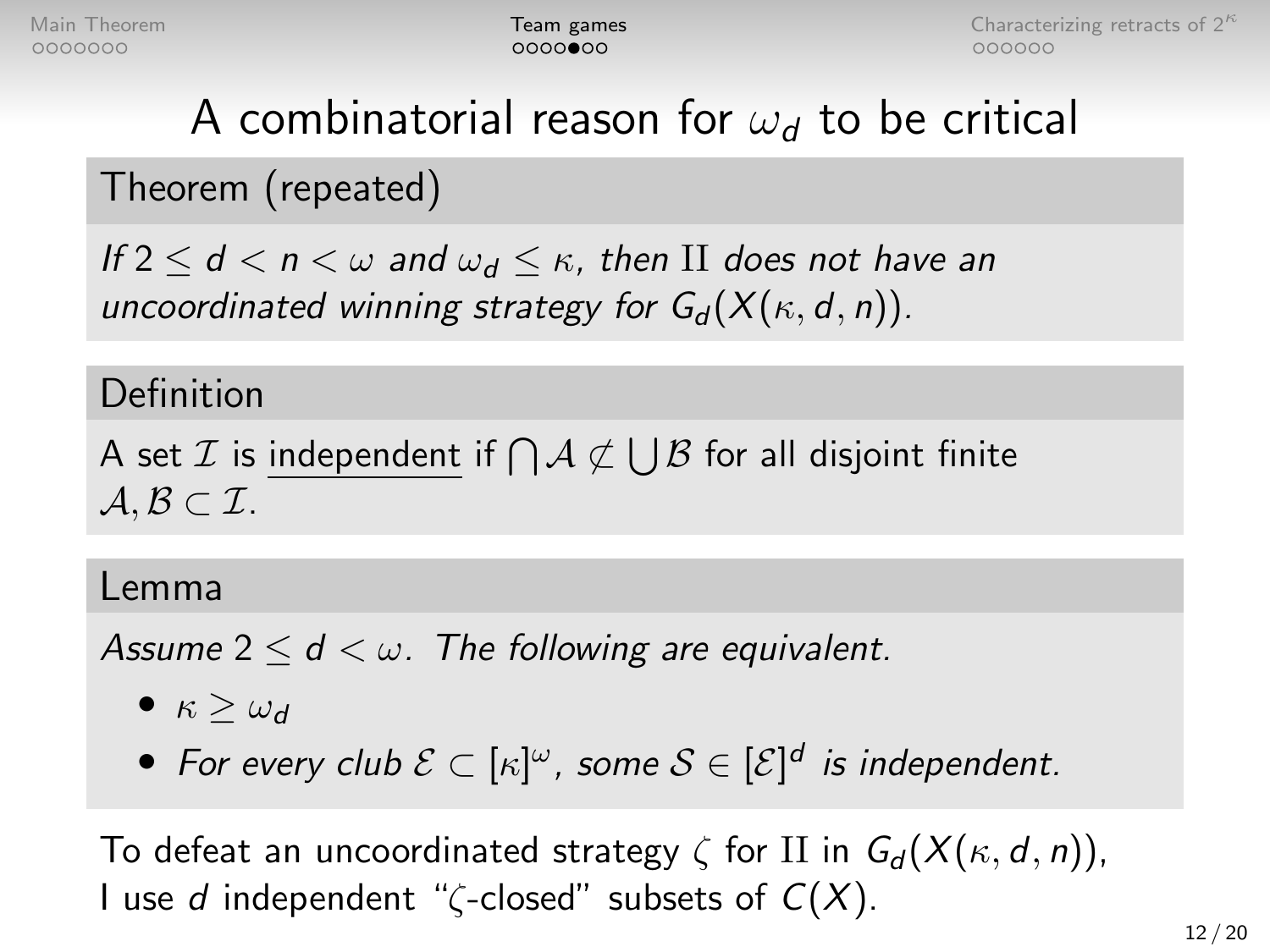# An uncoordinated winning strategy outline

#### Theorem (repeated)

If  $2 \le d' < n' < \omega \le \kappa$  and  $\tau < d'$ , then II has an uncoordinated winning strategy for  $G_{\tau}(X(\kappa, d', n')).$ 

- Each player  $II_i$  of team II aims for the set  $K_i$  of moves made by him and  $\mathrm{I}_i$  to be such that  $\mathsf{X}(\kappa,d',n')/\mathsf{K}_i$  is naturally identified with  $X(C_i, d', n')$  for some  $C_i \in [\kappa]^\omega$ .
- $\bullet$  To prove the quotient map  $a\mapsto a/\bigcup_{i<\tau}K_i$  is open, the essential step is showing that  $\tau + 1$  arbitrary finite quotients  $(X(F_i, d', n'))_{i < \tau+1}$  interact only in trivial ways.
- That heart of that triviality argument is...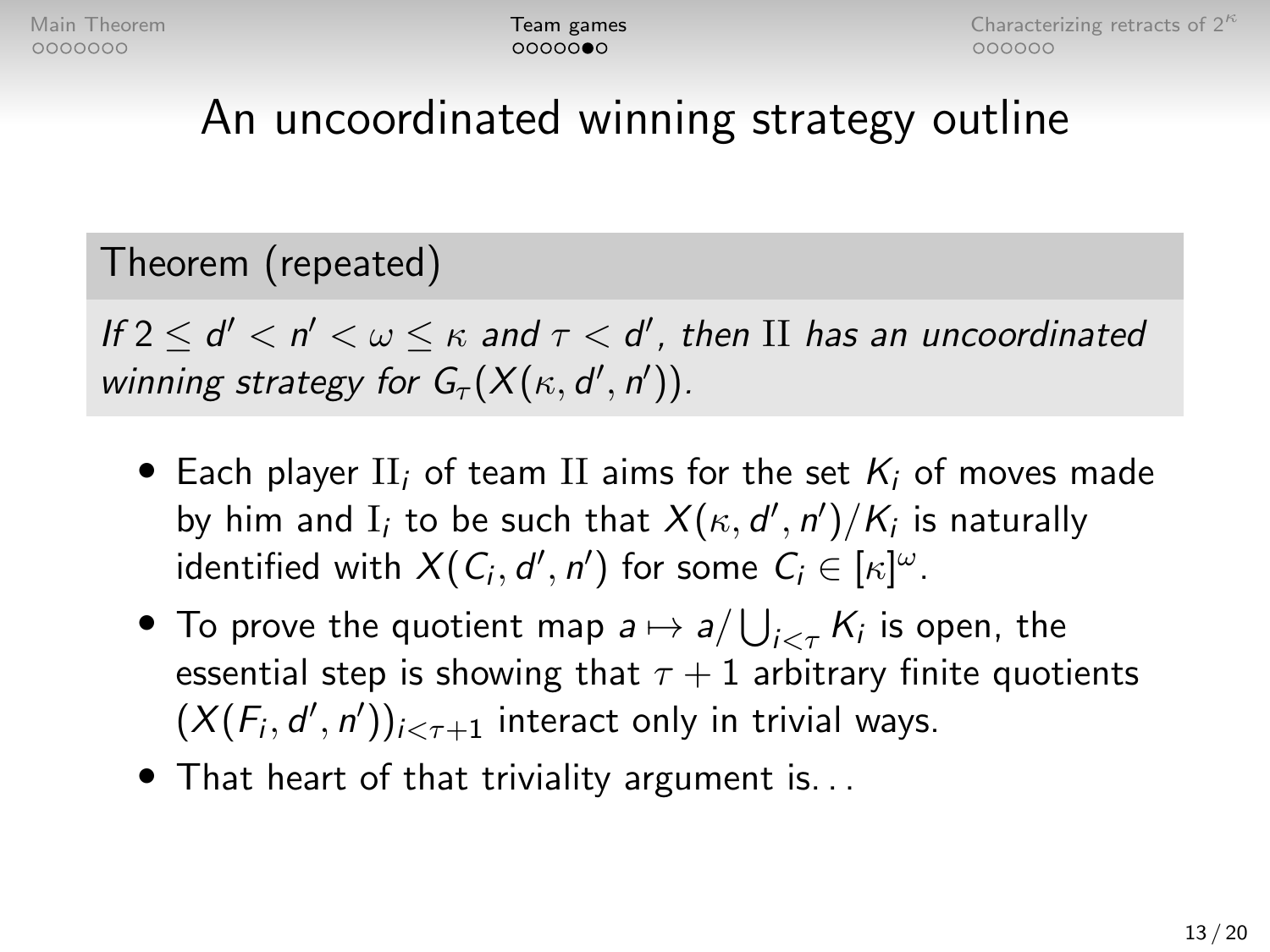$000000$ 

[Main Theorem](#page-1-0) **[Team games](#page-8-0) Team games** [Characterizing retracts of 2](#page-15-0)<sup> $k$ </sup>  $000000$ 

### . . . a very easy lemma

#### Lemma

Given a cardinal r and sets A and  $B_i$  for  $i < r$ , if  $\varnothing \neq [A]^r \subset \bigcup_{i < r} [B_i]^r$ , then there exists  $i < r$  such that  $A \subset B_i$ .

#### Proof.

We prove the contrapositive.

- Suppose  $v_i \in A \setminus B_i$  for each *i*.
- Choose  $e \in [A]^r$  such that  $\{v_i \mid i < r\} \subset e$ .
- For each *i*, we have  $e \notin [B_i]^r$  because  $e \not\subset B_i$ .
- Thus,  $[A]^r \not\subset \bigcup_{i < r} [B_i]^r$ .

П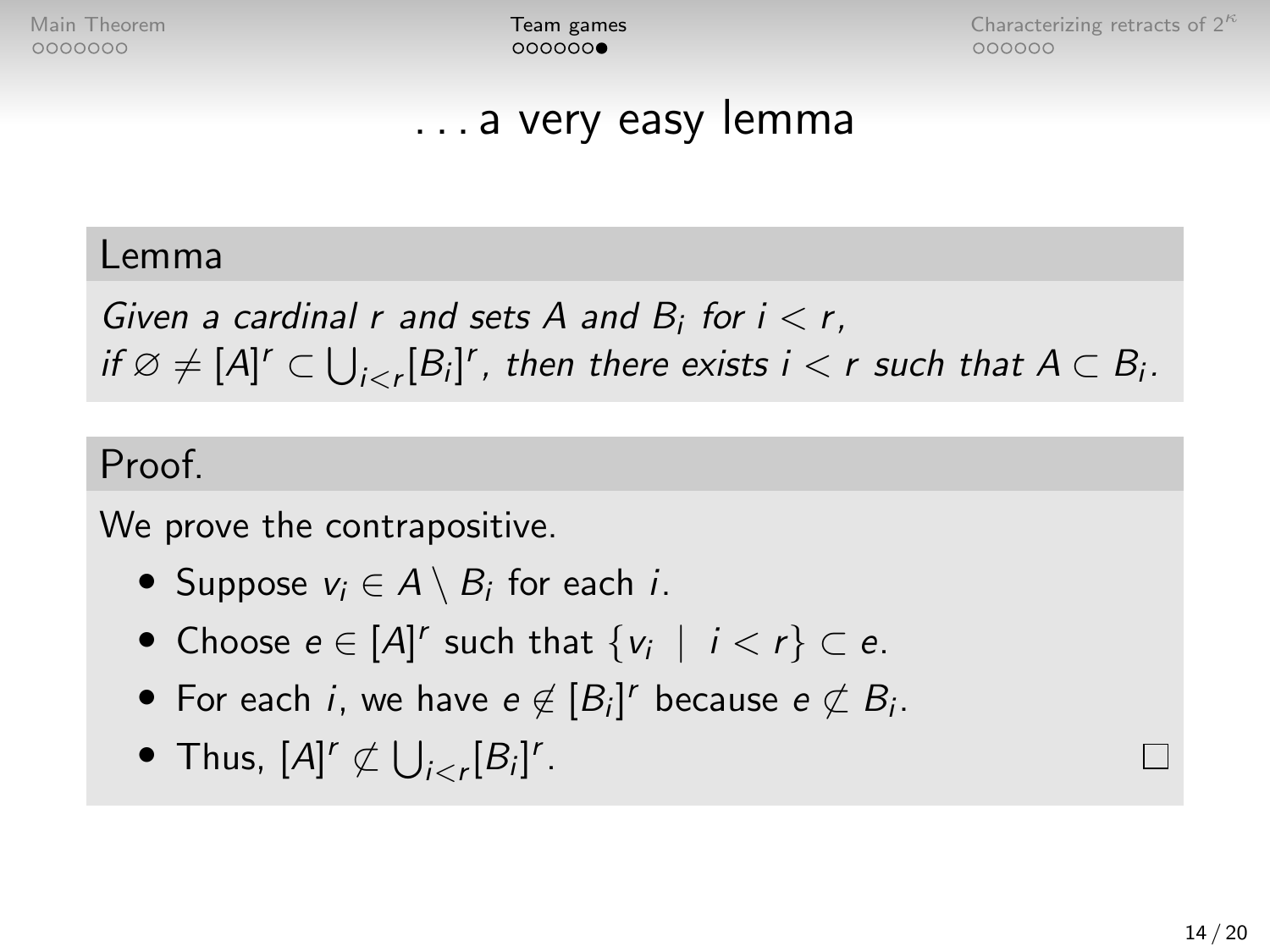<span id="page-15-0"></span>

[Main Theorem](#page-1-0) **[Team games](#page-8-0)** Team games **[Characterizing retracts of 2](#page-15-0)<sup>κ</sup> (Characterizing retracts of 2<sup>κ</sup> (Characterizing retracts of 2<sup>κ</sup> (Characterizing retracts of 2<sup>κ</sup>** 

### Table of Contents

[Main Theorem](#page-1-0)

[Team games](#page-8-0)

[Characterizing retracts of 2](#page-15-0)<sup>κ</sup>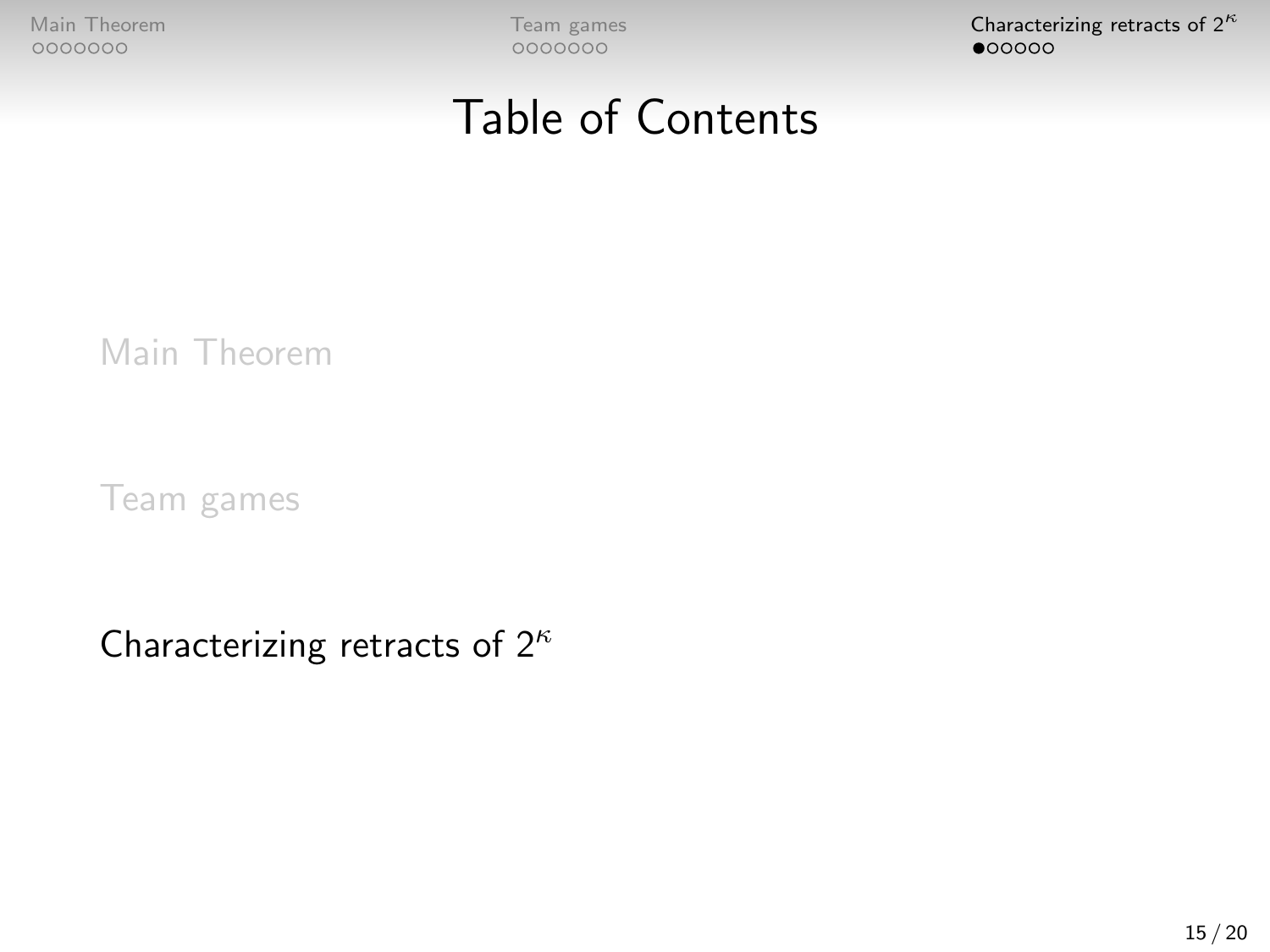### Improving retractions to homeomorphisms

Theorem (repeated)

If  $2 \le d < n < \omega \le \kappa < \omega_d$ , then  $X(\kappa, d, n) \cong 2^{\kappa}$ .

To prove the above, I use Sčepin's theorem.

Definition

X is a retract of Y if there a continuous maps  $e: X \rightarrow Y$  and r:  $Y \rightarrow X$  such that  $r \circ e = id_X$ .

### Theorem (Ščepin)

If X is a retract of some 2<sup> $\lambda$ </sup> and  $\chi(p, X) = \kappa \geq \omega$  for all  $p \in X$ , then  $X \cong 2^{\kappa}$ .

Every closed  $C \subset 2^\omega$  is a retract of  $2^\omega$ . Thus, Ščepin's theorem is the right generalization of " $P \cong 2^{\omega}$  for every perfect  $P \subset 2^{\omega}$ ."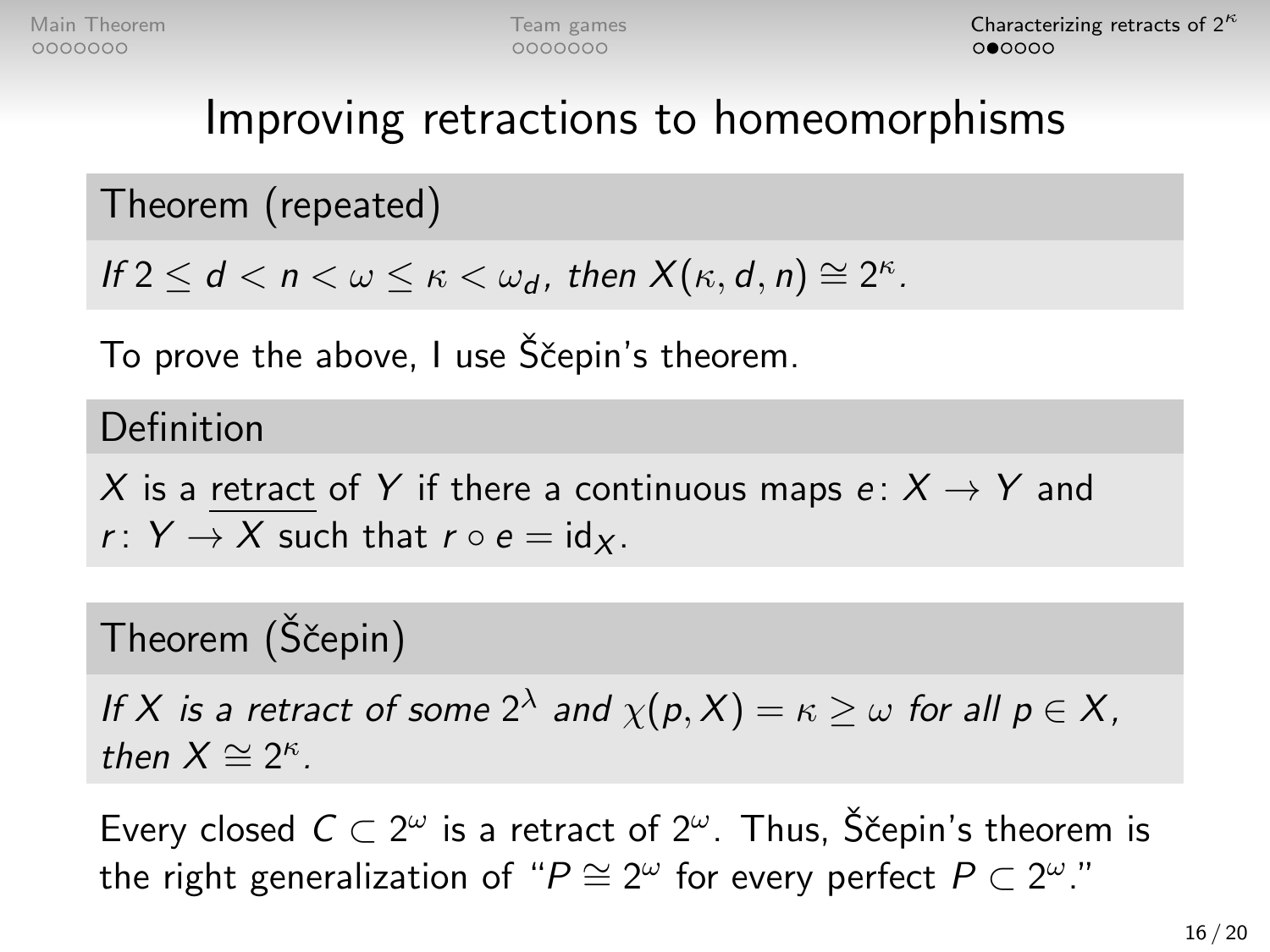# Retractions from uncoodinated strategies

# Theorem (Ščepin)

A compact 0-dimensional space X is a retract of some  $2^\lambda$  iff there is a club  $\mathcal{E} \subset [C(X)]^{\omega}$  with a  $\mapsto$  a/  $\bigcup \mathcal{S}$  is open for all  $\mathcal{S} \subset \mathcal{E}$ .

I proved a variant of the above with restrictions on  $|S|$ .

#### Theorem

Given a compact 0-dimensional space X of weight  $\kappa$ . the following are equivalent.

- X is a retract of some  $2^{\lambda}$ .
- For each finite  $\tau$  satisfying  $\omega_{\tau} \leq \kappa$ , II has an uncoordinated winning strategy for  $G<sub>\tau</sub>(X)$ .

#### **Corollary**

If  $2 \le d < n < \omega \le \kappa < \omega_d$ , then  $X(\kappa, d, n) \cong 2^{\kappa}$ .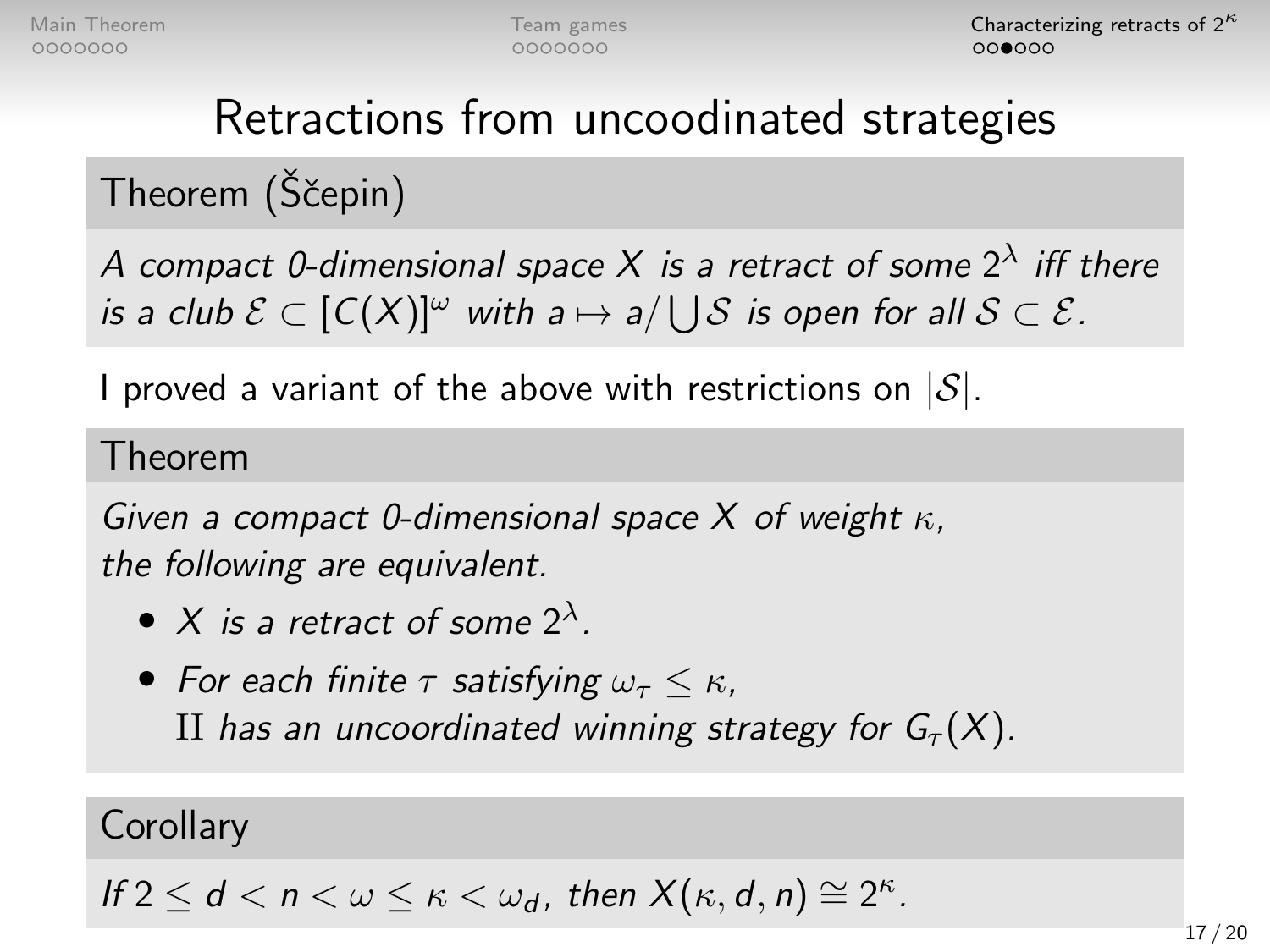0000000

[Main Theorem](#page-1-0) **[Team games](#page-8-0)** Team games [Characterizing retracts of 2](#page-15-0)<sup>k</sup> റററ⊜ററ

# Why  $\omega_d$  is again critical

### Theorem (repeated)

A compact 0-dimensional space X of weight  $\kappa$  is a retract of some  $2^\lambda$  iff, each finite  $\tau$  satisfying  $\omega_\tau\leq\kappa$ ,  $\text{II}$  has an uncoordinated winning strategy for  $G_\tau(X)$ .

To prove that above, the following lemma is essential.

#### Lemma

Each ordinal  $\alpha$  has a uniformly definable finite interval partition  $\{\beta \mid \beta < \alpha\} = \bigcup \{I_i(\alpha) \mid i < \daleth(\alpha)\}\$  such that:

- The partition size  $\mathbb{T}(\alpha)$  is  $\leq \tau$  if  $1 \leq n \leq \omega$  and  $\alpha \leq \omega_{\tau}$ .
- If, for each  $\beta < \alpha$ ,
	- $M_{\beta}$  is a countable elementary submodel of  $H(\theta)$
	- and  $(M_{\gamma})_{\gamma<\beta}\in M_{\beta}$ ,

<u>then</u>  $\bigcup \{M_\beta \, \mid \, \beta \in I_i(\alpha)\}$  is an elementary submodel of  $H(\theta).$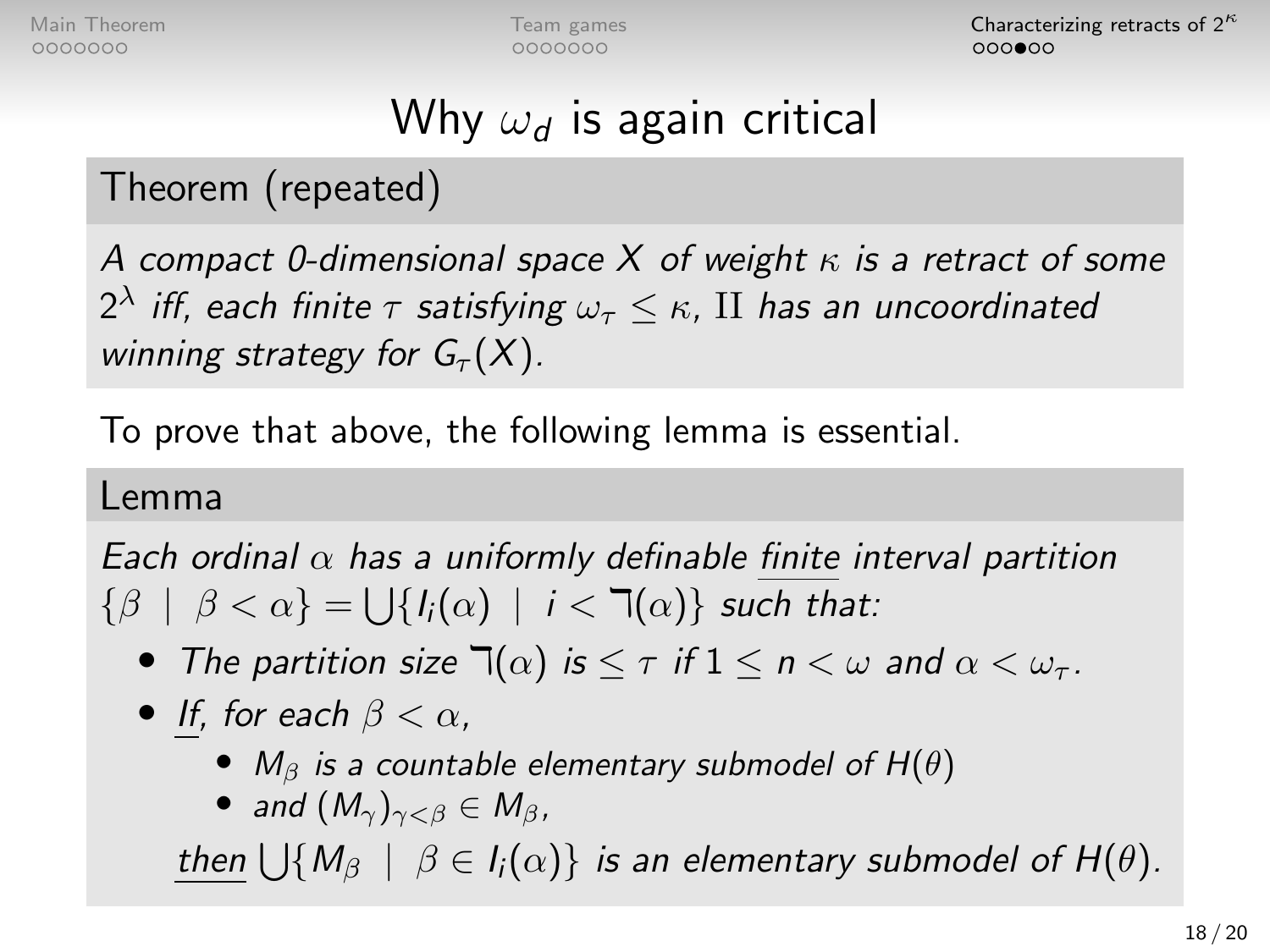# Characterizion theorem: proof outline

 $\bullet$  Given  $X$  and countable elementary submodels  $(\mathit{M}_\alpha)_{\alpha<\mathsf{w}(X)}.$ open quotient maps  $X/\bigcup_{\beta<\alpha+1}M_\beta\to X/\bigcup_{\beta<\alpha}M_\beta$  are enough:

#### Theorem (Haydon)

Given a compact Hausdorff space  $X$ , the following are equivalent.

- X is a retract of some  $2^{\lambda}$ .
- X is the inverse limit of some continuous inverse limit system  $(f_{\alpha.\beta}: X_{\alpha} \to X_{\beta})_{\beta<\alpha<\kappa}$  such that:
	- $X_0 \subset 2^{\omega}$ ,
	- $\bullet$   $X_{\alpha+1} \subset X_\alpha \times 2^\omega$ , and
	- $f_{\alpha+1,\alpha}: X_{\alpha+1} \to X_{\alpha}$  is a continuous open surjection.
- Using elementarity, I can reduce the problem to openness of the quotient map  $X \to X/(M_\alpha \cap \bigcup_{\beta < \alpha} M_\beta).$
- $\bullet$  Using the lemma, I arrange for  $M_{\alpha} \cap \bigcup_{\beta < \alpha} M_{\beta}$  to be a  $\underline{\mathsf{finite}}$ union of countable elementary submodels of  $H(\theta)$ .